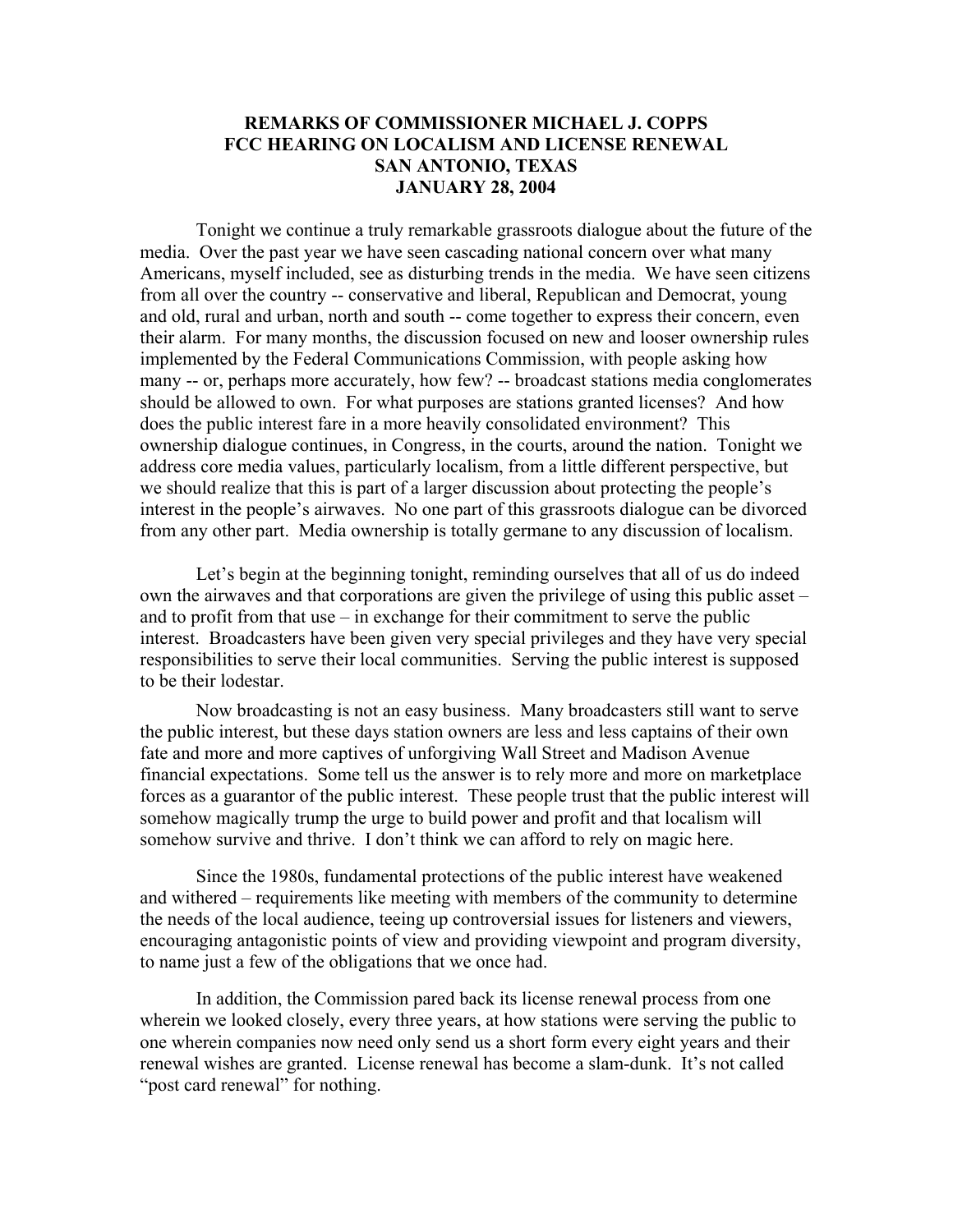This erosion of public interest protections comes at high and dangerous cost to the American people. Some call my concern excessive, but I feel in my bones that few priorities our country confronts have such long-term importance to our democracy as how America communicates and converses with itself and how this process has deteriorated recent years.

We come to San Antonio to talk directly with members of this community and this state and to tap local expertise that can give us a look both broad and deep at what is happening here. How can we possibly know if licensees are serving their communities without hearing from the community? Are stations adding to the civic dialogue? Are they encouraging local talent? Are they reaching out to minority groups within the community?

And -- an issue on which I have focused attention since I came to the Commission -- are they adhering to community standards or are they airing excessive amounts of indecent and violent programming? Few can deny that we are seeing a race to the bottom on our airwaves. Sometimes, I wonder if there even is a bottom. Just this week, we cited Clear Channel for apparent violations of the indecency statute on twenty-six different occasions, but the proposed fine doesn't rise above a cost of doing business for such a large conglomerate. We should have long since been fining violators for each utterance on a program, rather than treating the whole program as just one instance of indecency. That could represent a credible fine. But we haven't been able to get ourselves there yet. I mention Clear Channel because Clear Channel's headquarters are here, but I don't want to cite only Clear Channel. It is a pervasive problem -- and it is getting worse.

Industry, collectively, is doing next to nothing to clean up its act. But if we at the Commission could just bring ourselves to send one of these more outrageous cases to a hearing for license revocation, Big Media would get the message real quick and they would begin to take us seriously, which they don't right now.

There is something you can do to start taking back your airwaves. The Commission began this past fall the process for all stations across this country to renew their licenses. We need your help with this. Stations are required to keep a public inspection file, but the Commission does not generally look at that file nor examine how a station has served its local community unless we hear from members of the community. We rely on *you* to tell us if there is a problem in your community. There are various ways to tell us what you think, from filing a formal petition -- which is not the easy or userfriendly process it should be and one which I recommend only to the stout-of-heart -- to filing an informal objection to sharing with us your even more informal comments, letters or e-mails. Anyone of our FCC folks here can give you more information on the license renewal process; you can call us at 1-888-CALL-FCC; or you can find us at www.fcc.gov. I am told a hand-out explaining all this is available tonight.

We began these localism hearings in Charlotte, North Carolina in October. We heard from the good people of North and South Carolina about the importance they attach to their local media. We did get a little side-tracked on one score, however. Some of our panelists and commenters seemed to confuse such things as conducting blood drives and